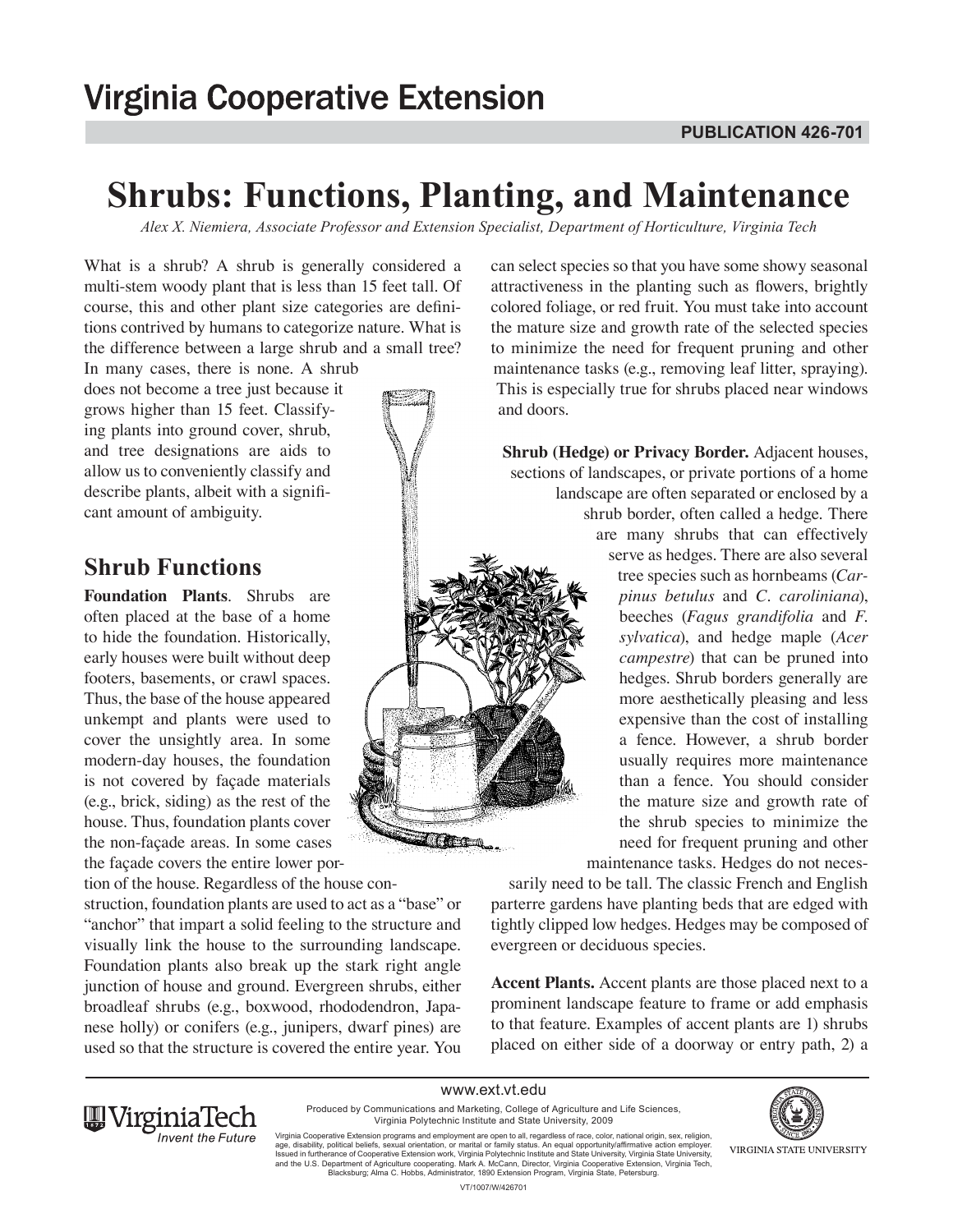vine covering an arbor or espaliered around a doorway, and 3) shrubs placed to the side or beneath a sign, boulder, or sculpture.

**Specimen Plant.** In some cases, a woody plant will have significantly showy attributes that warrant featuring it as a specimen plant. Such a plant is usually strategically placed in the landscape where one's view is focused, and hence becomes a focal point. Trees usually serve as specimen plants, but some very showy large shrubs such as crape myrtle, rhododendron, or dwarf conifers can have attributes which confer specimen plant status such as having more than one season of attractiveness, handsome foliage, interesting form, and showy bark. You can draw attention to a particularly handsome plant when other shrubs, usually similar in size, shape, color, or texture, are used to frame, surround, or serve as a background for the specimen plant.

**Mass Plantings.** As mentioned, shrubs can be grouped in a landscape to serve a dividing function. However, in the case of a mass planting, shrubs in an island bed serve more of a landscape statement than a screening function. As such, they add dimension and drama to the landscape. Mass plantings are used in large landscapes that can accommodate this use of shrubs.

**Ground Covers.** Ground-cover shrubs are low-growing shrubs (around 3 feet or lower) and often have a spreading habit. Ground covers are commonly used to cover large portions of planting beds or landscapes. Relative to landscape design principles, ground covers and mass plantings serve the "repetition" principle in which plants of a particular size, shape, color, and texture are repeated to easily lead one's eye through a landscape and connect portions of the landscape. Ground covers also reduce the amount of turf that has to be mowed, give the landscape a three-dimensional appeal, and serve as wildlife habitats. Examples of ground covers are shore, creeping, and Japanese garden juniper, pachysandra, and vinca. Ground covers, especially those that are low in stature and drought tolerant, are good candidates for areas with shallow, rocky soils.

Most shrubs are sold as container-grown plants and a small percent of shrubs are sold as ball and burlap (B&B) plants. When purchasing a container-grown plant, make sure that the plant is not root-bound (a condition when the plant has stayed in the container too long and the soil ball is composed of a solid mass of roots that often encircle the root-ball (see photo). You can plant a container-grown plant most of the year but the best time to plant is in the spring and fall.



Example of a root-bound, container-grown plant. Notice how roots completely encircle and cover the exterior of the root ball. (Photo courtesy of John James.)

# **Shrub Selection**

You must consider the environmental aspects of your site. For example, is your site mostly sunny or mostly shady? Is the soil in the site generally moist, average, or dry? Do you have good topsoil or poorly drained clay? Is the soil acid or alkaline (determined by a soil test)? Is the site particularly windy? What plant hardiness zone are you in? Once you have answered these questions, then you can select shrub species that will be suited to your site and accomplishes the desired functions.

If your landscape is in need of many shrubs, avoid using only one or two species. Too few shrub species is akin to putting all your eggs in one basket. If there is a pest problem or any other potential deleterious factor, then the chance for a significant portion of the shrub population being affected is great.

#### **Planting**

Since wet soils can reduce plant growth and survival, you should plant in a well-drained soil. To test for soil drainage, dig the hole for your new plant and fill it with water. If the water doesn't drain in 24 hours, plant elsewhere.

To plant the shrub, dig a hole at least twice as wide as the diameter of the shrub's root spread or root-ball. Do not dig too deep; once the plant is placed in the hole, the top of the roots should be level or slightly above level with the surface of the ground. Remove all tags, wires, or ropes from stems and trunk. These can girdle and kill the plant as it grows.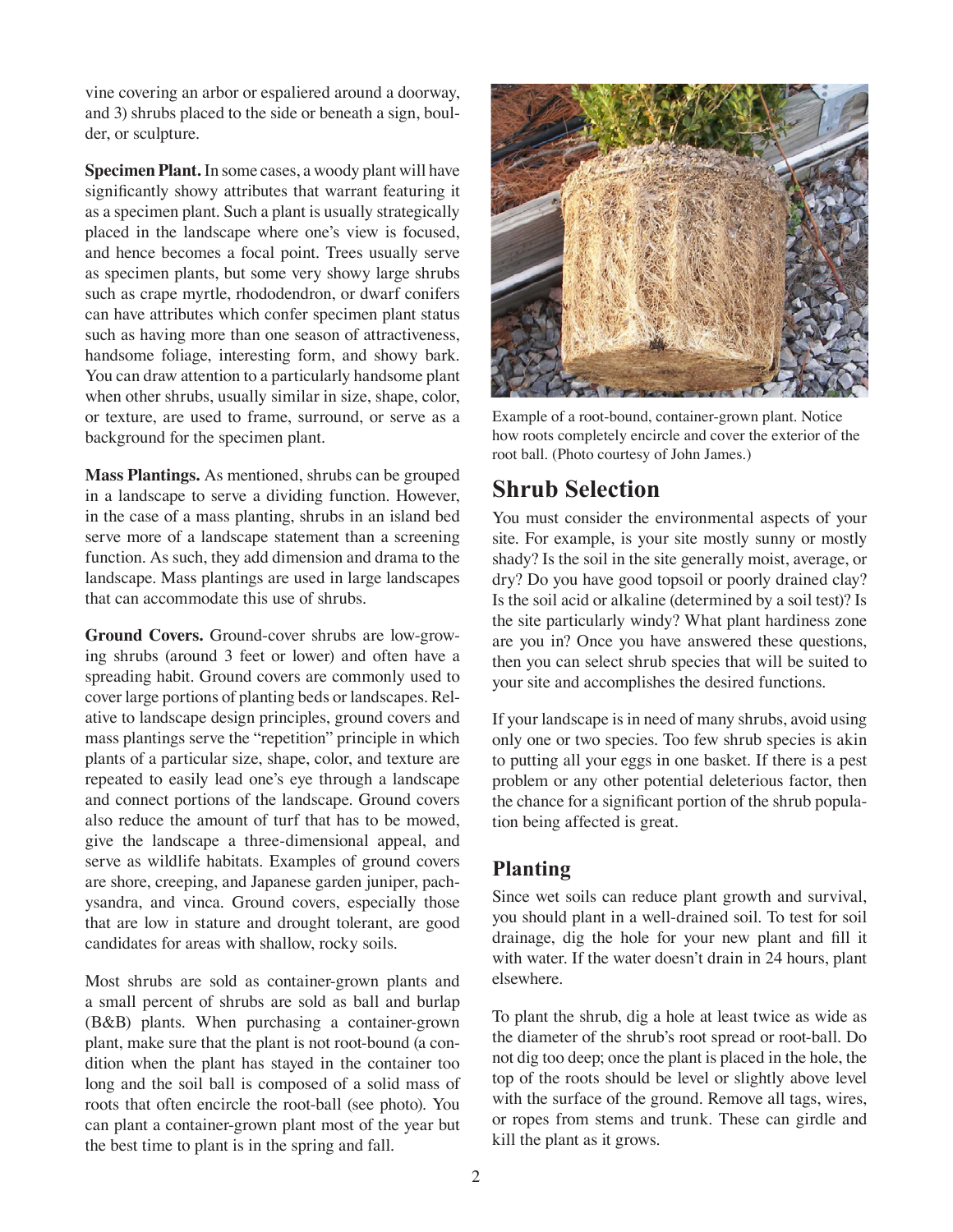If the shrub is in a container, ease it out carefully without disturbing the root ball. Save the plastic pot to recycle. Cut any circling roots, and then place the root ball in the hole. For B&B plants, place the plant in the hole before removing the burlap covering. Pull the burlap down off the root ball and drape it on the sides of the ball. Do not attempt to pull the burlap from under the plant – this could damage the root ball. If a B&B root ball is enclosed in a wire basket, and there is no other covering, the basket can be left in place. Cut off the first horizontal round of wire so that the wire does not interfere with raking or cultivation. Many B&B plant root-balls are bound with twine. Remove all the twine (natural or synthetic) from the trunk of the plant. Also cut synthetic twine from the sides of the ball since this type of twine does not readily degrade.



When replacing the soil in the hole, do not add organic matter since this generally does not increase the growth or survivability of the plant. There are exceptions to this recommendation (discussed in next paragraph). If the original soil, or backfill, contains too much rock or construction debris, replace it with local topsoil. When the hole is about three-fourths refilled, level and turn the plant if necessary and water to settle soil. Then finish filling the hole with backfill to its original level. Use excess soil to build a berm or ring about 6 inches from the outside edge of the hole and irrigate.

Some species such as mountain laurel (*Kalmia latifolia*) and azaleas (*Rhododendron* spp.) have very fine roots that do no penetrate the surrounding backfill soil unless that soil has a loose consistency. Thus, these species have a low survivability rate in clay soils. In the case of clay soils, amending the backfill soil is recommended for fine rooted species.



If shrubs are to be mass planted in a bed or where the entire planting area can be worked, the soil can be amended by incorporating 3 to 5 inches of organic matter into the entire bed to the depth equal to the height of the root ball. The shrubs are then planted into the amended area.

#### **Watering**

Watering during dry periods of the first growing season is crucial, especially with container-grown plants. Regardless of the season when you plant, make sure that the root ball does not dry out. This is especially important for plants that are transplanted in the spring. Such plants may not have established roots into the surrounding soil by summer. The potting soil of most container-grown plants has a one- to two-day available water supply; thus, watering two to three times a week in the summer can be expected during periods of no rainfall. B&B plants will only require weekly irrigation since the mineral soil around the roots has a high water holding capacity.



## **Spacing**

The spacing between shrubs at planting is in part determined by the mature size of the shrub or the desired plant size based on your pruning regime. You must keep in mind the volume of the plant relative to the available space; this is especially true for areas around doors, windows, and walkways. In the case of a hedge, spacing also depends on how quickly you want the plants to grow together. Deciding how close to place plants is a compromise between planting plants at a close spacing (having plants grow together quickly) versus the cost of buying more plants, which will be required for a closely spaced planting. Conversely, a wider spacing will take longer to fill in but you will be buying fewer plants and spending less money.

## **Mulching**

Place mulch (pine needles, straw, bark chips, or slightly decomposed or shredded leaves) 2 to 3 inches deep around the shrub. Mulch slows water loss from the soil,